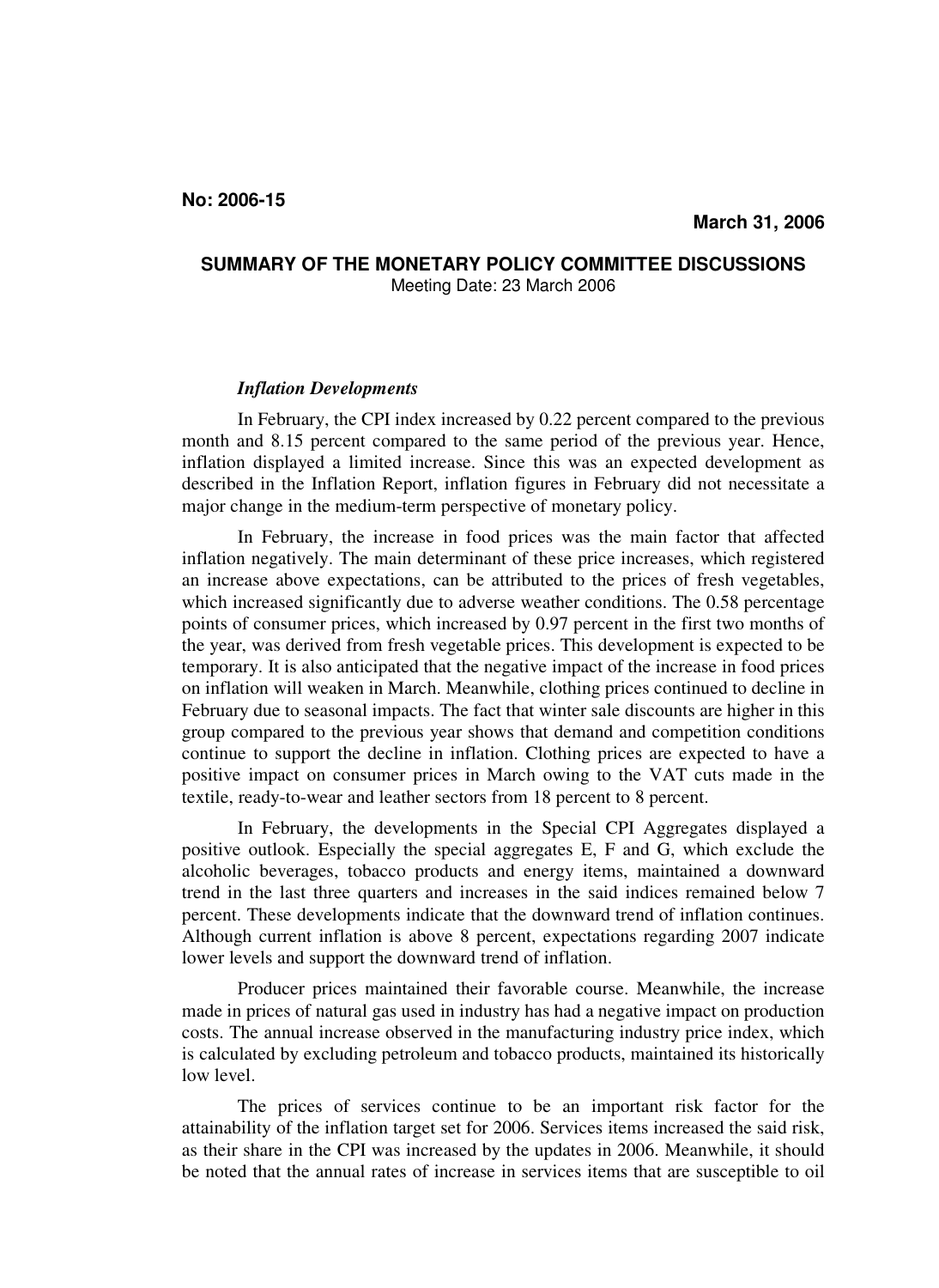prices have displayed a downward trend. There is no doubt that the course of the rates of increase in the said sub-items will depend on the course of crude oil prices in the upcoming period.

In light of these evaluations, it is foreseen that inflation will start to register a downward trend as of the upcoming month.

## *Factors Affecting Inflation*

In previous Monetary Policy Committee Discussions, the deterioration trend in domestic demand and production indicators were mainly attributed to the very long religious holiday. Meanwhile, the unfavorable trend in industrial production exceeding seasonal factors is believed to have stemmed from natural gas cuts in the month in question. Actually, the favorable trend in production, volume of orders from the domestic market, volume of goods sold in the domestic market and volume of work in progress over the next three months signals that the slowdown in demand and production is not permanent. Moreover, according to the Manufacturing Industry Tendency Survey, the decline in the number of participants who stated that the reason behind working below capacity was the lack of demand in the market. The Real Sector Confidence Index, which is an important indicator with respect to industrial production, also maintained its stable trend in February. To sum up, data pertaining to domestic sales of automobiles, vehicle loans, consumption indices and consumption goods imports indicate that the stable course in demand and production indicators continues.

Although the stable trend in investment continues, recent developments in domestic sales of commercial vehicles and developments in sectors producing machinery-equipment, office machinery, electrical machinery and electrical appliances indicate that the rapid rise in investment expenditures might slow down in the upcoming period. However, due to the reasons explained above, it should be borne in mind that the developments in January and February might be temporary. Actually, despite the decline in production, the upward trend in imports of capital goods shows that investment expenditures still continue. However, data to be released in the coming months will provide a clearer view.

Besides the data pertaining to investments in machinery-equipment, recent developments in sectors providing intermediate input for the construction sector points to the fact that the increased activity observed in the construction sector at the beginning of 2005 slowed down relatively as of the second half of 2005. However, when the level of production of non-metallic minerals, according to seasonally adjusted data, and the strong demand for houses are taken into account, it is projected that the rise in production in the construction sector will continue. The sustained rapid rise in housing loans also supports this trend. When the data pertaining to housing permits in the third quarter of 2005 are analyzed, it is observed that the rise in housing construction continues. To summarize, even if no upward movement is observed in the said data, indicators pertaining to machinery-equipment and construction sectors provide information that the stable rise in investment demand would continue, at least in the short-run.

One significant point regarding total demand developments is the fact that exports once again started to increase in March. The sustained upward trend in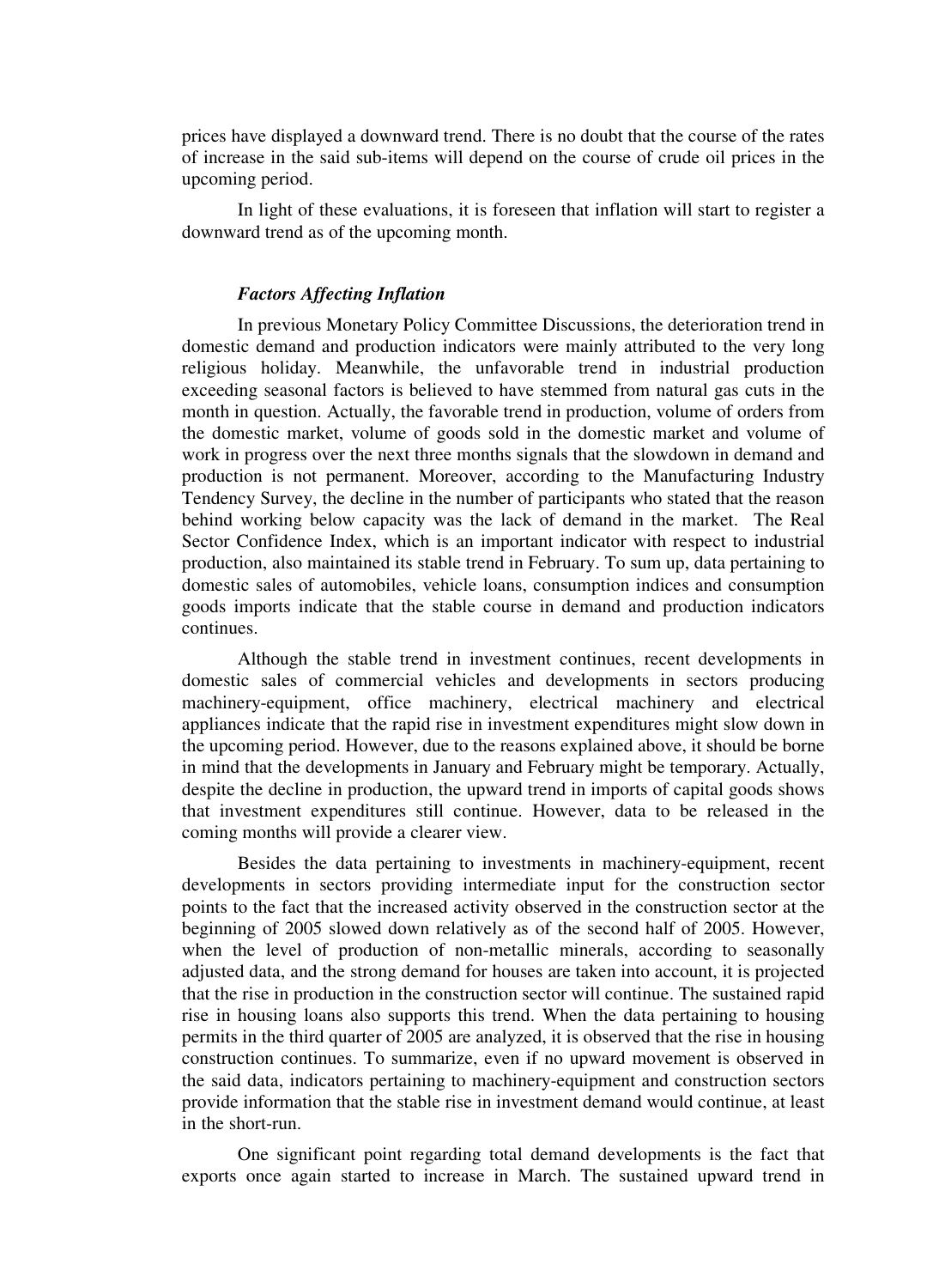expectations for the volume of goods to be exported in the next three months and new orders received from the exports market according to the Business Tendency Survey, coupled with the leading indicators announced, signal that the rise in foreign demand will continue even if at a slower pace. Meanwhile, it is projected that the upward trend in imports would also continue and the contribution of net foreign demand to domestic added value would remain limited in the near future.

Although consumer loans maintain their high levels, the annual rates of increase, excluding housing credits, displayed a stable trend in the last period. This is considered to be an indicator of the stability of the increase in domestic demand. There is no doubt that the increases in housing credits, which stemmed from structural factors, might continue in subsequent years. Moreover, the decline observed in the public borrowing requirement in recent years is expected to continue to underpin both the consumer and corporate credit supply. Rapid credit expansion is taken as a development that should be monitored closely in terms of both price and financial stability.

To sum up, the evaluations regarding supply and demand conditions point to the fact that the stagnation observed at the start of the year was temporary and that the increase in total demand maintains its stable course. Although employment, excluding the agricultural sector, has rapidly increased in a stable manner since the second quarter of 2004, the continuance of productivity increases in line with the investmentbased growth and structural reform process restricts cost pressures. However, it is expected that the support of supply and demand conditions in the disinflation process will be limited in the upcoming period compared to previous years.

 Developments in crude oil prices stood as the leading factor in terms of production costs. In recent months, the continuation of the unforeseen volatility in oil prices confirms that oil prices remain as a significant risk factor in terms of the achievability of the inflation target in 2006. Moreover, the fact that the International Metal Prices Index registered high increases on an annual basis constitutes another risk factor.

The risks to the inflation outlook arising from likely fluctuations in international liquidity conditions and global risk appetite are always present. The financing structure of the current account deficit has tended to grow stronger recently, which means that the resilience to fluctuations in international liquidity conditions has started to increase. Nevertheless, maintaining structural adjustments in a determined manner and avoiding implementations that would increase perceptions of uncertainty are still critical under current conditions.

## *Monetary Policy*

In the light of the developments summarized above, the Monetary Policy Committee has concluded that recent developments, while supporting short-term inflation forecasts, do not significantly change the medium-term outlook outlined in the Inflation Report. It is expected that the cut in Value Added Tax rates in the textile, ready-wear and leather sectors, the ongoing productivity increases in the manufacturing industry and the fact that the secondary effects of oil price increases continue to remain limited will favorably affect inflation in the short-term. In light of these developments, it is estimated that the downward trend in annual inflation will